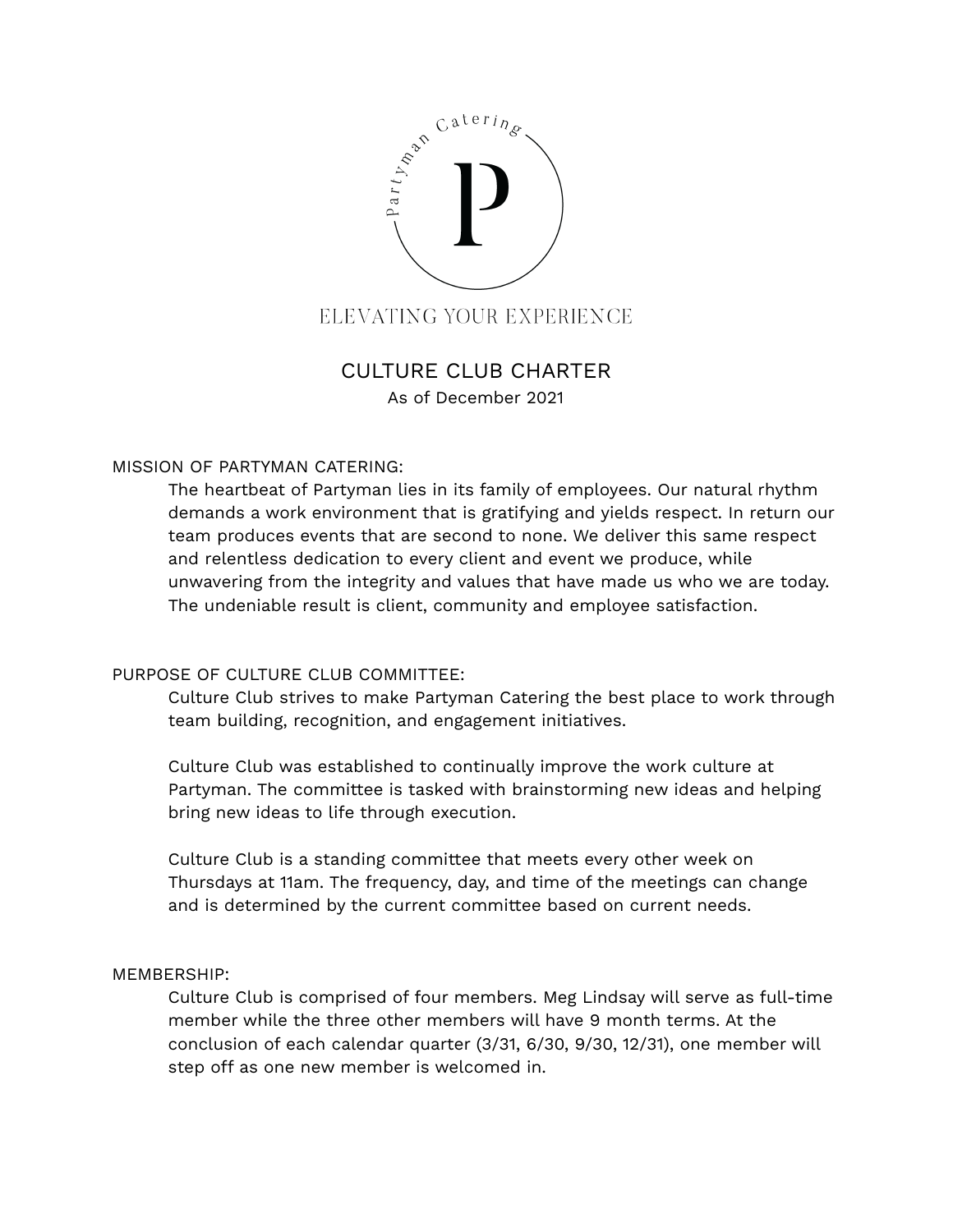New candidates will state their interest in joining the committee to Meg Lindsay one month prior to quarter's end. The existing members will vote on the new member to join the committee in the last meeting of the exiting member's term. Members can serve back to back terms if no candidates apply. In addition to the four members, Joe Yantachka will serve as an advisor for the committee.

Good candidates for Culture Club are able to commit to a one to two hour meeting every other week, be active on email between meetings (check it and respond daily during the week), and be willing to take on "homework" between meetings. Candidates do not have to be full time employees, but must work year-round.

If a current member needs to step away from Culture Club, a new member may be voted in to carry out the remainder of the term. If there are less than 4 months left in the term, current members may choose to not fill the spot until the term would traditionally reset.

## ACTIVITIES, DUTIES, & RESPONSIBILITIES:

Established Programs:

- Cheers & Chill (third Thursday of every month at 4:30pm)
	- Send out reminder communications leading up to the event
	- Setting up and tearing down
	- Make a concerted effort to attend as many as possible
- Team Lunch (first Monday of every month at 12:00pm)
	- Send out reminder communications leading up to the event
	- Determine what will be served, work with Kitchen
	- Program Prep pull birthdays and anniversaries reports, prepare anniversary cards/PM bucks
	- Set up, run program, and tear down
	- Make a concerted effort to attend as many as possible
- Monthly Team Building Events
	- Serve as a resource for departments as they develop the event
	- Review and approve events
	- Identify theme words for the next year, assign words/months to departments
	- Make a concerted effort to attend as many as possible
	- Plan, coordinate, and run January and July's monthly team building events.
- Milestone Rewards
	- Pull hours reports twice a year (June and December) to see which employees have hit a Milestone in the past six months.